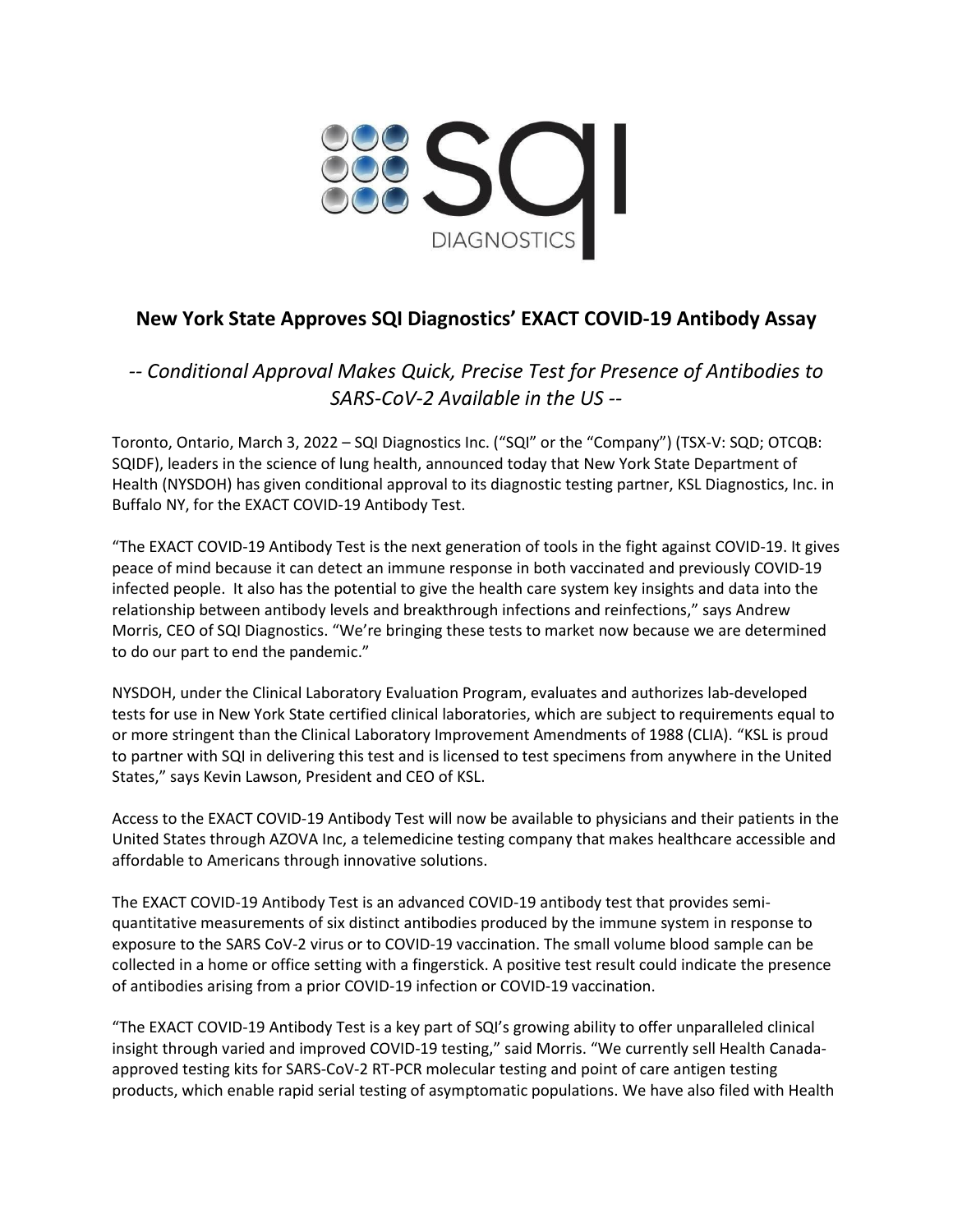Canada — for review under the Interim Order —SQI's RALI-Dx IL-6 test, a hospital-based respiratory triage test for COVID-19 positive patients."

## **About SQI Diagnostics**

SQI Diagnostics are leaders in the science of lung health. We develop and manufacture respiratory health and precision medicine tests that run on SQI's fully automated systems. Our tests simplify and improve COVID19 antibody monitoring, Rapid Acute Lung Injury testing, donor organ transplant informatics, and immunological protein and antibody testing. We're driven to create and market lifesaving testing technologies that help more people in more places live longer, healthier lives. For more information, please visit www.sqidiagnostics.com.

## **About AZOVA**

AZOVA is a globally connected Digital Health System providing telehealth and digital health services through globally connected provider, pharmacy, and laboratory networks. AZOVA provides innovative COVID testing and vaccination solutions for employers, schools, government entities, airlines, the travel industry, and the consumer. AZOVA has created the world's first truly connected global laboratory network to enable travelers to access COVID testing anywhere in the world. For more information, visit azova.com.

## **About KSL Diagnostics**

KSL (www.ksldx.com) operates New York State Department of Health / CLIA certified clinical laboratories licensed throughout the US, including Beutner Laboratories and the Robert Guthrie Laboratory. The rapidly expanding menu integrates standard of care tests and novel assays, developed at KSL and through partnership with innovative diagnostic companies. KSL provides superlative regulatory compliance and industry-leading standards of service.

#### **Contact:**

Morlan Reddock Chief Financial Officer 437-235-6563 [mreddock@sqidiagnostics.com](mailto:mreddock@sqidiagnostics.com)

#### *FORWARD-LOOKING INFORMATION*

*This news release contains certain forward-looking statements, including, without limitation, statements containing the words "will", "may", "expects", "intends", "anticipates" and other similar expressions which constitute "forward-looking information" within the meaning of applicable securities laws. Forward-looking statements reflect the Company's current expectation and assumptions, and are subject to a number of risks and uncertainties that could cause actual results to differ materially from those anticipated. The forward-looking statements in this news release include without limitation, statements with respect to the Private Placement, the Debenture Repayment and the use of proceeds of the Private Placement. These forward-looking statements are qualified in their entirety by the inherent risks and uncertainties surrounding future expectations. Important factors that could cause actual results to differ materially from expectations include, but are not limited to, risks related to the failure to obtain necessary regulator and stock exchange approvals for the Private Placement, general economic and market factors, competition, the development and commercialization of the Company's diagnostics tests, the effect of the global pandemic and consequent economic disruption, and the factors detailed in the Company's ongoing filings with the securities regulatory authorities, available at www.sedar.com.*